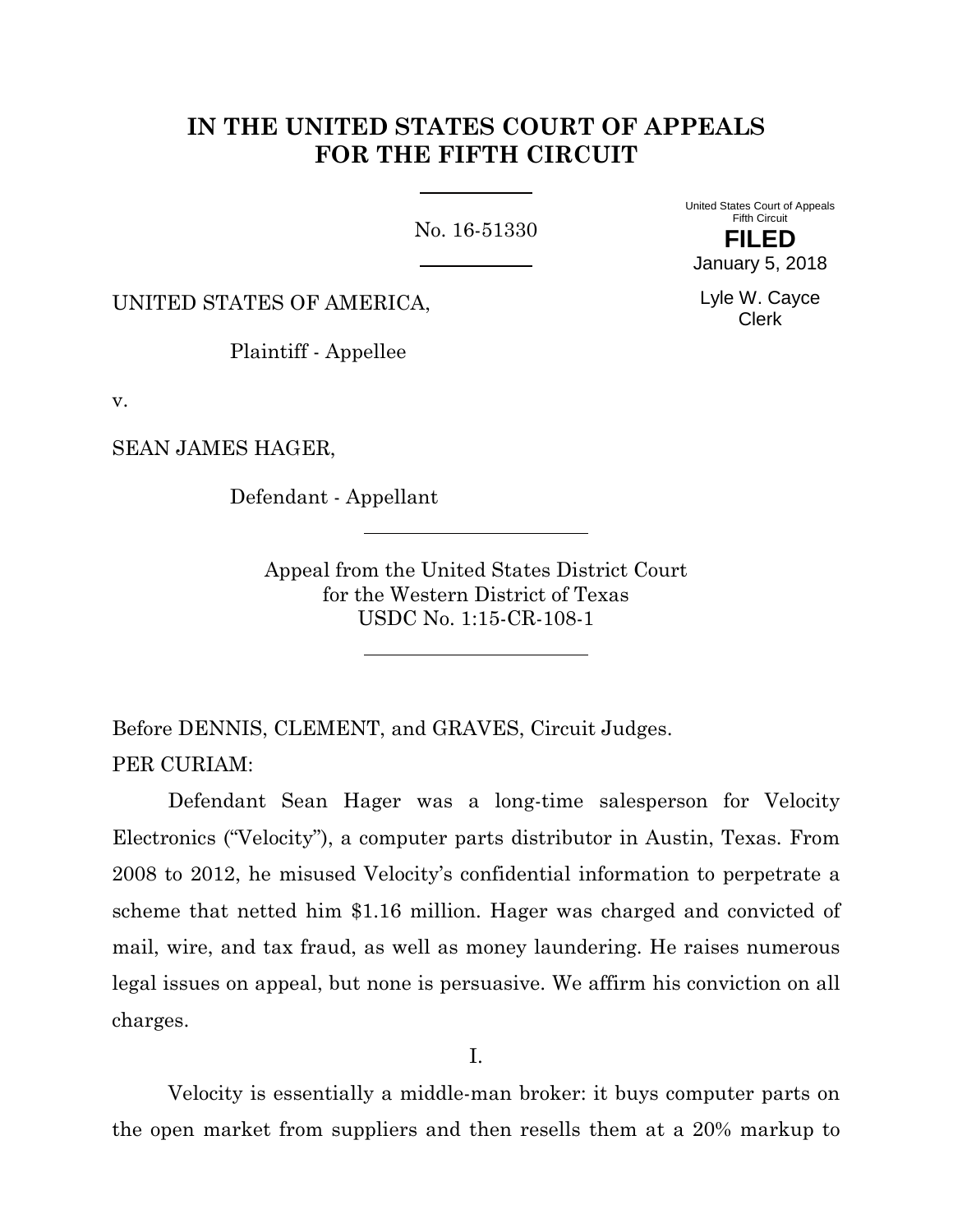clients based on their specific needs. Velocity uses an in-house proprietary software system ("VIS") to store and organize crucial business information, including its suppliers, clients, inventory, and past sales. The VIS aggregates and analyzes information about pricing—both the prices at which it purchases products, and the prices at which it sells products. The software generates pricing trends that can be organized by client and product, and it sets purchasing and selling price quotes that ensure a 20% profit margin. This quote establishes a "fail point," meaning employees cannot enter price quotes resulting in a lower margin unless a manager manually overrides the software.

Velocity considers the information contained within the VIS to be confidential and makes this clear to its employees: employees sign multiple confidentiality agreements upon hiring; the employee manual expressly designates information contained in the VIS as confidential; and the importance of keeping the information confidential is "discussed frequently." The confidentiality of its profit margin is particularly important because the release of this information would severely compromise its negotiations with clients.

Hager was a well-respected Velocity employee. He was the salesman responsible for Dell, one of the company's most important clients. But Hager came to believe that Velocity did not have his "long-term interests at heart." In 2008, he decided to take advantage of his access to the company's confidential information for personal gain. Hager formed a company called Echt Electronics ("Echt") in his wife's name. He used Echt to buy parts he knew Velocity needed because he was aware of which parts Dell was ordering. He would then sell those parts to himself as a Velocity salesperson at a price that he knew thanks again to his access to VIS data—would meet Velocity's 20% profit margin. He thereby avoided triggering any "fail points" that would require managerial override. Velocity then sold the parts purchased from Echt to Dell.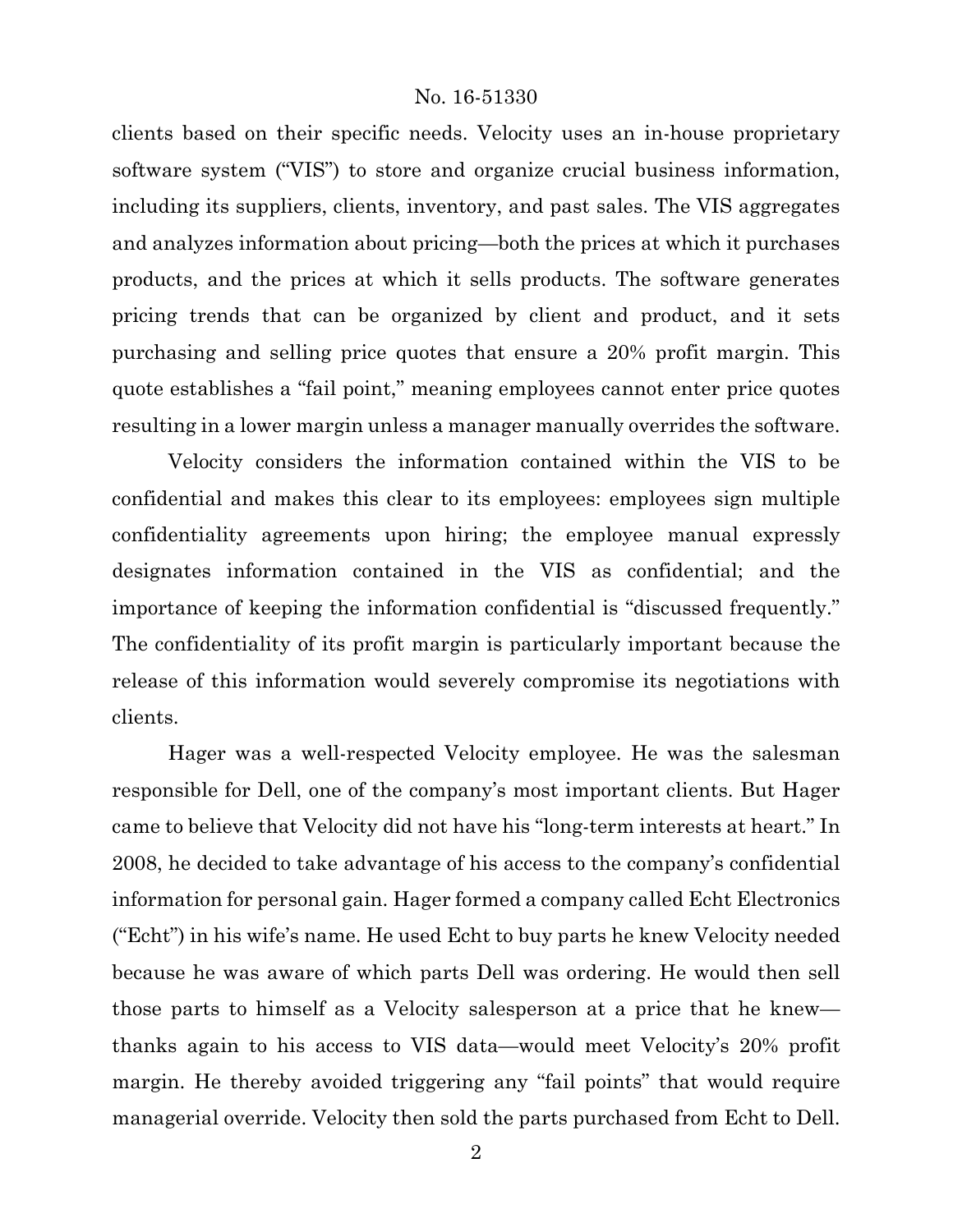Hager employed this scheme for four years. During that time, Velocity purchased about \$2.7 million in parts from Echt, and Hager made a profit of about \$1.16 million from the fraud.

While the scheme was ongoing, Hager lied to Velocity to prevent being caught. He told other Velocity employees, for example, that Echt was run by two fictional Asian people named "Tim" and "Mary," who would only do business with him and did not want to communicate with anyone else. But Hager's cover was poor: his scheme was discovered in 2012 when a fellow employee ran an internet search on Echt and discovered that the company was listed under Hager's wife's name and that its registered address was Hager's home. Hager left Velocity soon thereafter.

Over the course of his Echt scheme, Hager filed three federal tax returns—for 2008, 2009, and 2010. Hager hired a tax preparer to help file the returns. The tax preparer testified at Hager's trial that Hager did not inform her of his income from Echt when she prepared his returns.

Hager was indicted on two counts of mail fraud, two counts of wire fraud, one count of engaging in monetary transactions in property derived from specified unlawful activity, and three counts of aiding and assisting the preparation of false tax returns. After an eight-day trial, the jury found Hager guilty on all counts. He was sentenced to 42 months' imprisonment for the fraud and money laundering counts and 36 months' imprisonment for the tax counts, all to run concurrently.

#### II.

The focus of Hager's appeal contests his mail and wire fraud charges. He raises two legal challenges: First, he argues that the applicable provisions of the mail and wire fraud statutes, 18 U.S.C. §§ 1341 and 1343, no longer protect confidential business information after the Supreme Court's opinion in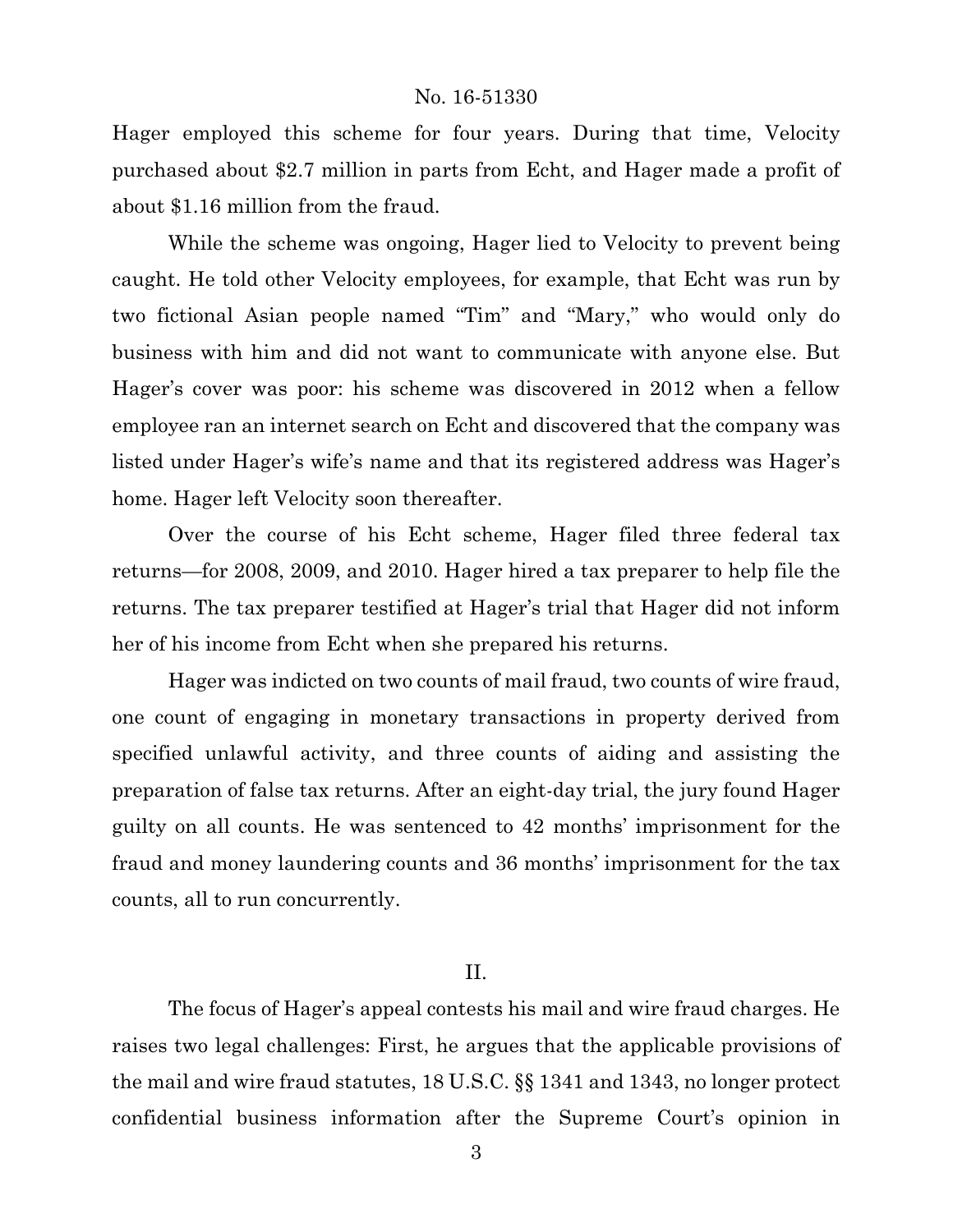*Skilling v. United States*, 561 U.S. 358 (2010). Second, he argues that, even if they still protect confidential business information, they only protect a narrow subset—namely, trade secrets as defined by state law. Relying on these arguments, Hager contends that the mail and wire fraud counts of the indictment failed to allege an offense, and, in the alternative, that the evidence was legally insufficient to support his conviction on those counts. But, as explained below, the charges are supported by binding Supreme Court precedent, *Carpenter v. United States*, 484 U.S. 19 (1987), and his conviction under these charges was adequately supported by record evidence.

This court "review[s] *de novo* questions of statutory interpretation, as well as whether an indictment sufficiently alleges the elements of an offense." *United States v. Kay*, 359 F.3d 738, 742 (5th Cir. 2004) (internal quotation marks and footnote omitted). Our review of the sufficiency of the evidence to support a criminal conviction is, by contrast, highly deferential. "[T]he relevant question is whether, after viewing the evidence in the light most favorable to the prosecution, *any* rational trier of fact could have found the essential elements of the crime beyond a reasonable doubt." *Jackson v. Virginia*, 443 U.S. 307, 319 (1979).

To sufficiently allege a violation of the mail and wire fraud statutes, an indictment must charge the defendant with "devis[ing] or intending to devise any scheme or artifice to defraud, or for obtaining money or property by means of false or fraudulent pretenses." 18 U.S.C. §§ 1341, 1343. Hager's indictment alleged that he had defrauded Velocity "by depriving it of the exclusive use of its confidential and proprietary business information"—specifically, information stored on the VIS regarding the company's relationship with Dell.

The wire and mail fraud charges here are directly supported by the Supreme Court's *Carpenter* opinion. In *Carpenter*, a business reporter for the Wall Street Journal was charged with mail and wire fraud under §§ 1341 and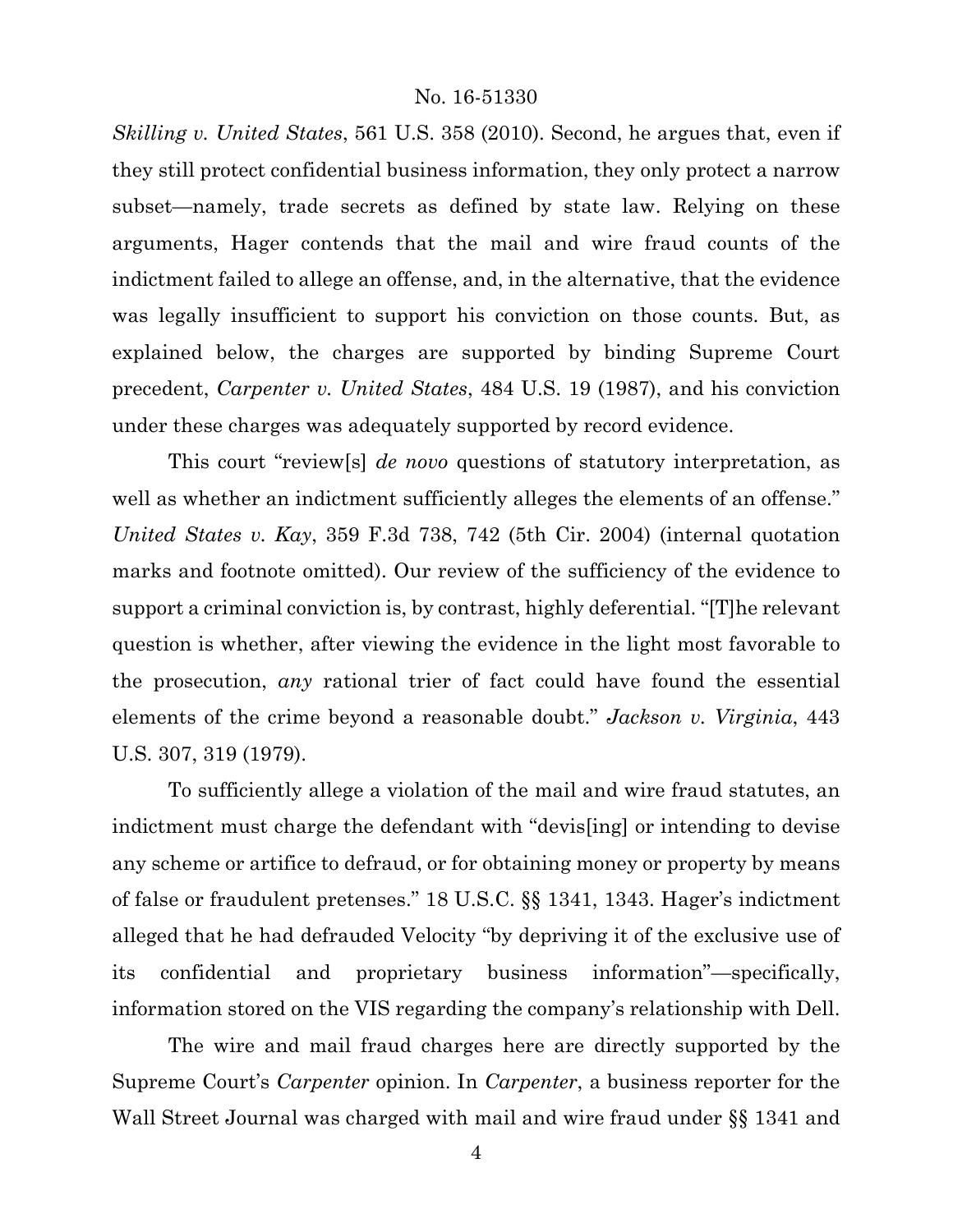1343 for divulging the contents of his regular column to stockbrokers before it was published. 484 U.S. at 22–23. Challenging the charge, he contended that the Journal's interest in the column was an "intangible right" not covered by the statute. *Id.* at 25 (quoting *McNally v. United States*, 483 U.S. 350 (1987), *superseded by* 18 U.S.C. § 1346).

Rejecting this argument, the Court found that the content of the defendant's column (prior to its publication) was the Journal's confidential business information, which "ha[d] long been recognized as property." *Id.* at 26 (citing *Ruckelshaus v. Monsanto Co.*, 467 U.S. 986, 1001–04 (1984)). The information at issue was "acquired or compiled [by the Journal] in the course and conduct of its business," which gave the Journal "the exclusive right and benefit" to use or withhold the information as it chose. *Id.* (quoting 3 W. Fletcher, Cyclopedia of Law of Private Corporations § 857.1, p. 260 (rev. ed. 1986)). Notably, the fact that the information had an "intangible nature" did not "make [the information] any less 'property' protected by" §§ 1341 and 1343. *Id.* at 25.

*Carpenter* applies directly here. Hager deprived Velocity of the exclusive use of its confidential business information when he misused the information regarding its clients and pricing for his personal enrichment. The information was stored, aggregated, and analyzed by the VIS, Velocity's proprietary, inhouse software. The information is crucial for Velocity's business: It allows Velocity to track pricing trends both for suppliers and for buyers, and offers employees guidelines regarding proper pricing. It also allows Velocity to maintain a specific profit margin, which is itself confidential. Moreover, Velocity has made its desire to keep this information private known to all of its employees, requiring them to sign numerous confidentiality agreements. The information qualifies as confidential business information creating a property right that is protected by the mail and wire fraud statutes. Hager's misuse of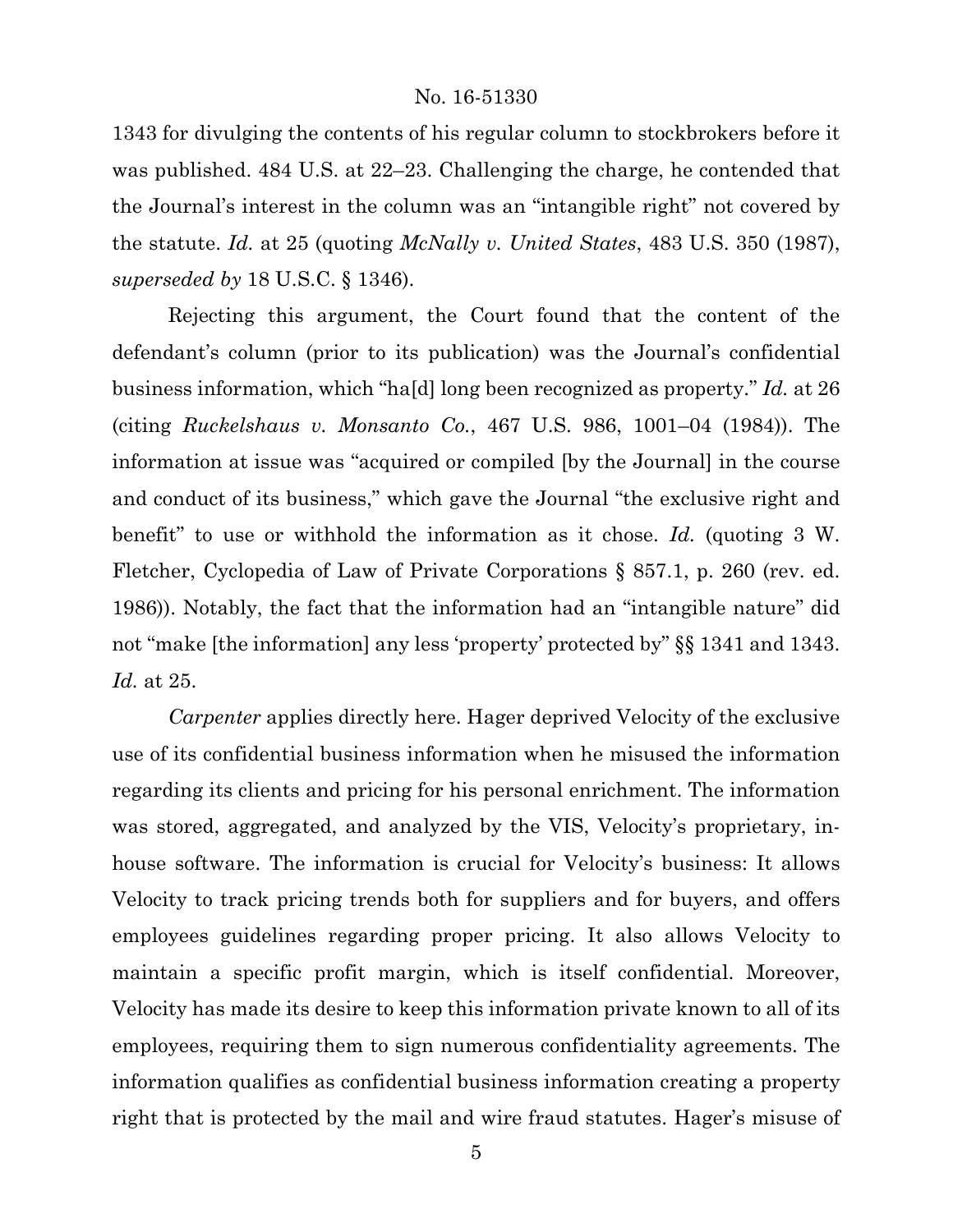that information violated Velocity's "exclusive right and benefit" to it. *See Id.* at 26. In short, the mail and wire fraud counts of the indictment were proper. And, as the foregoing demonstrates, a rational trier of fact could have convicted him on those counts.

Hager's two legal challenges seek to block our application of *Carpenter*. First, Hager argues that *Carpenter*'s conclusion that "confidential business information" is protected under §§ 1341 and 1343 was severely curtailed by the Supreme Court in *Skilling*. This argument fails because the two cases concern entirely different interests. Whereas *Carpenter* sought to apply the mail and wire fraud statutes to property interests, the Court's opinion in *Skilling* referred to a separate interest: an "intangible right of honest services." *Skilling*, 561 U.S. at 368.

The distinction between property rights and the right to honest services was acknowledged by the Supreme Court in *McNally*. There, the Government prosecuted a private citizen under § 1341 who aided and abetted in a kickback scheme devised by government officials. *McNally*, 483 U.S. at 352–53. The Government argued that § 1341's prohibition against "any scheme or artifice to defraud, or for obtaining money or property" protected not only property interests, but other intangible rights such as the "right of citizenry to good government." *Id*. at 356. The Court found this to be an inappropriate extension of the statute. Instead, it interpreted "§ 1341 as limited in scope to the protection of property rights." *Id.* at 360.

Congress responded to *McNally* by enacting 18 U.S.C. § 1346. This section clarifies that "the term 'scheme or artifice to defraud' [in §§ 1341 and 1343] includes a scheme or artifice to deprive another of the intangible right of honest services." 18 U.S.C. § 1346. *Cf. Skilling*, 561 U.S. at 403. In other words, Congress expanded the breadth of the mail and wire fraud statutes to protect "an intangible right of honest services" *in addition to* property rights.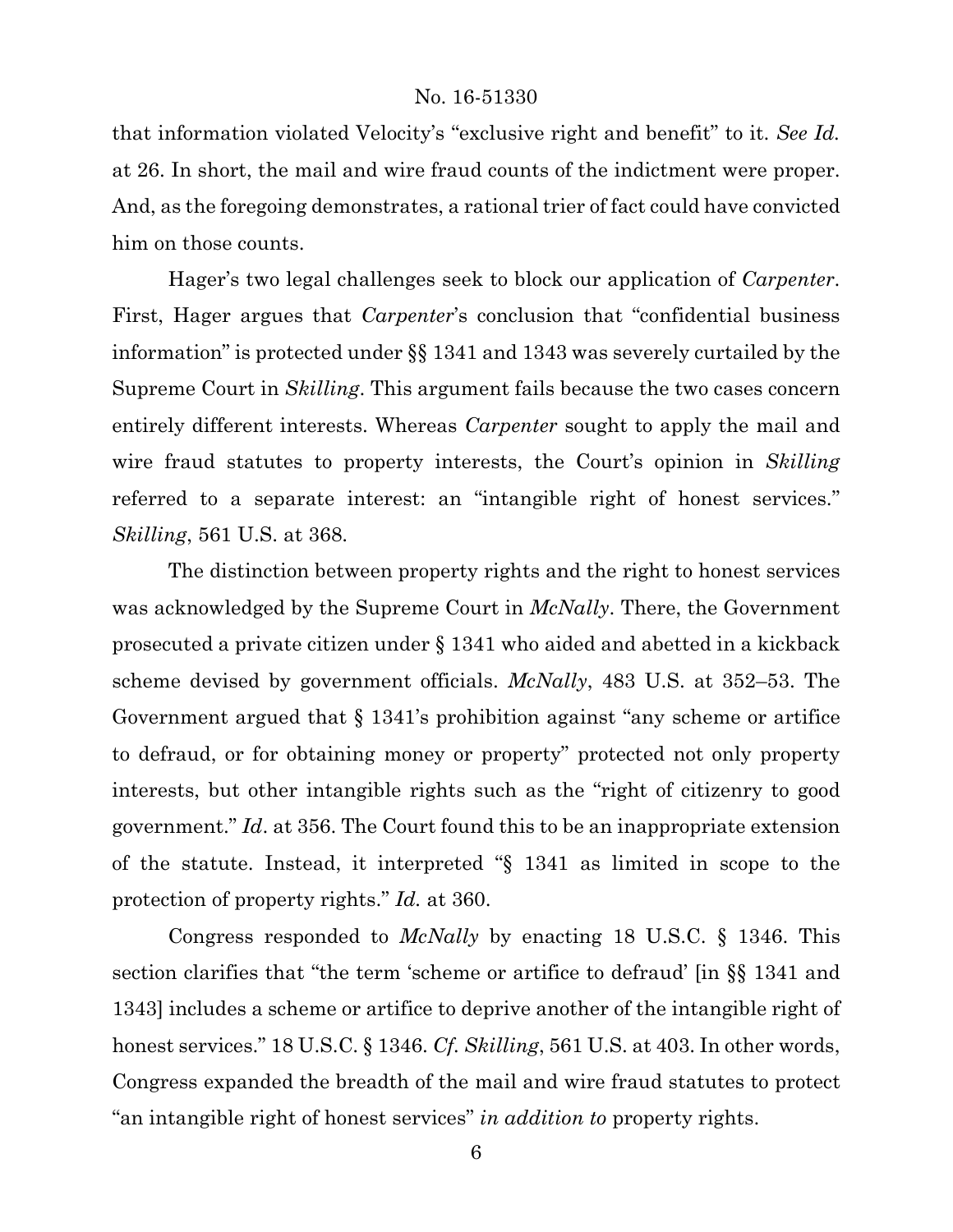*Skilling*, a case which concerned the Government's prosecution of an Enron executive for his "wide-ranging scheme to deceive the investing public," examined the scope of § 1346. *Id.* at 368–69. The Court found that the phrase "intangible right of honest services" would be unconstitutionally vague unless interpreted narrowly. *Id.* at 404–08. In order to avoid that result, it purposefully interpreted the provision to apply only to "bribery and kickback schemes." *Id.* at 412–14.

In light of this review, we see no basis for Hager's assertion that *Skilling*  abrogates *Carpenter*'s holding. As a preliminary note, *Skilling* never mentions *Carpenter*, and we doubt the Supreme Court would overrule a prior holding without explicitly doing so. *Cf. Wilkerson v. Whitley*, 28 F.3d 498, 504 (5th Cir. 1994) (noting that "absent clear indications from the Supreme Court itself, lower courts should not lightly assume that a prior decision has been overruled *sub silentio* merely because its reasoning and result appear inconsistent with later cases" (internal citation omitted)). More importantly, *Skilling* and *Carpenter* involve distinct rights protected by the mail and wire fraud statutes: *Skilling*, the "intangible right of honest services," *Carpenter*, property rights whether tangible or intangible. Indeed, the opinions are complementary insofar as they both establish the same, fundamental distinction between property rights and the right of honest services. *See Carpenter*, 484 U.S. at 359 (contrasting the intangible property interest at issue with the right to honest services, which the *McNally* Court had found "too ethereal in itself to fall within the protection of the mail fraud statute" (citing *McNally*, 483 U.S. at 359 n.8)).

We conclude that *Carpenter*'s holding is unaffected by *Skilling* and, accordingly, that confidential business information remains a cognizable property right protected by §§ 1341 and 1343. We are not alone in this conclusion. *See, e.g., ReBrook v. United States*, 589 F. App'x 130, 131 (4th Cir.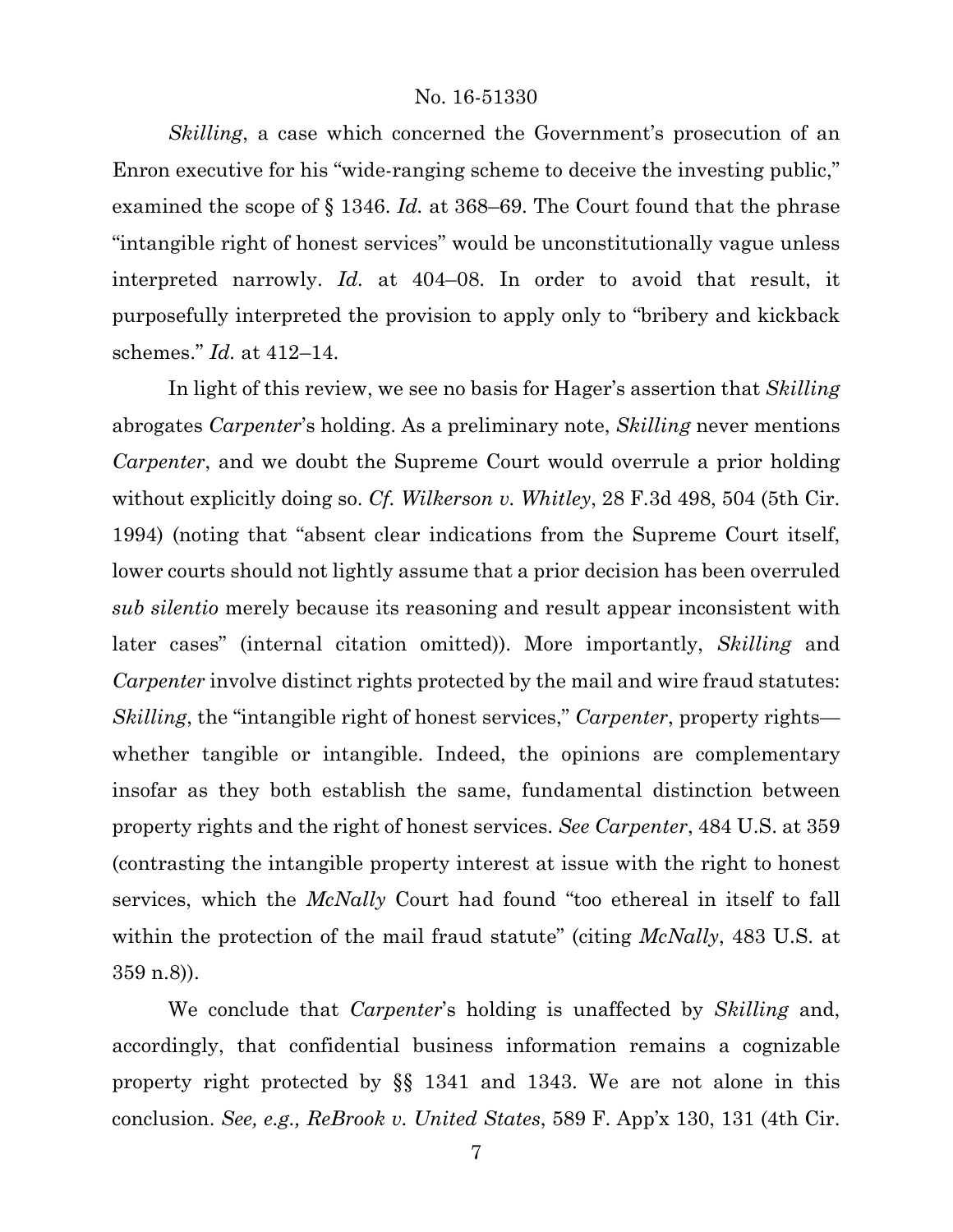2014), *affirming* No. 2:10-CV-01009, 2014 WL 555283, at \*4–5 (S.D. W. Va. Feb. 11, 2014) (noting the distinction between intangible rights no longer covered by §§ 1341 and 1343 after *Skilling* and intangible property, which remains covered); *see United States v. Mahaffy*, 693 F.3d 113, 126 (2d Cir. 2012) (noting that "[a]fter *Skilling*, it is clear that to convict a defendant of honest services fraud, the government must prove paradigmatic kickbacks... or bribery").

We also reject Hager's argument in the alternative that, even if intangible property interests are protected under §§ 1341 and 1343, those interests are limited solely to trade secrets as defined by state law. Although state law is a valid source for defining the scope of property rights protected by federal laws, it is not the sole source. *See Ruckelshaus*, 467 U.S. at 1001 (noting that "property interests . . . . are created and their dimensions defined by existing rules or understandings that stem from an independent source *such as* state law" (emphasis added) (quoting *Webb's Fabulous Pharmacies, Inc. v. Beckwith*, 449 U.S. 155, 161 (1972))); *see also Dennis Melancon, Inc. v. City of New Orleans*, 703 F.3d 262, 269 (5th Cir. 2012). Indeed, the Supreme Court in *Carpenter* relied on its own precedent, another federal statute, and a law treatise in concluding that confidential business information was a protected property interest. *Carpenter*, 484 U.S. at 26. There is a similar lack of authority to support Hager's assertion that §§ 1341 and 1343 protect only trade secrets. *Cf. Mahaffy*, 693 F.3d at 135 ("Information may qualify as confidential under *Carpenter* even if it does not constitute a trade secret.").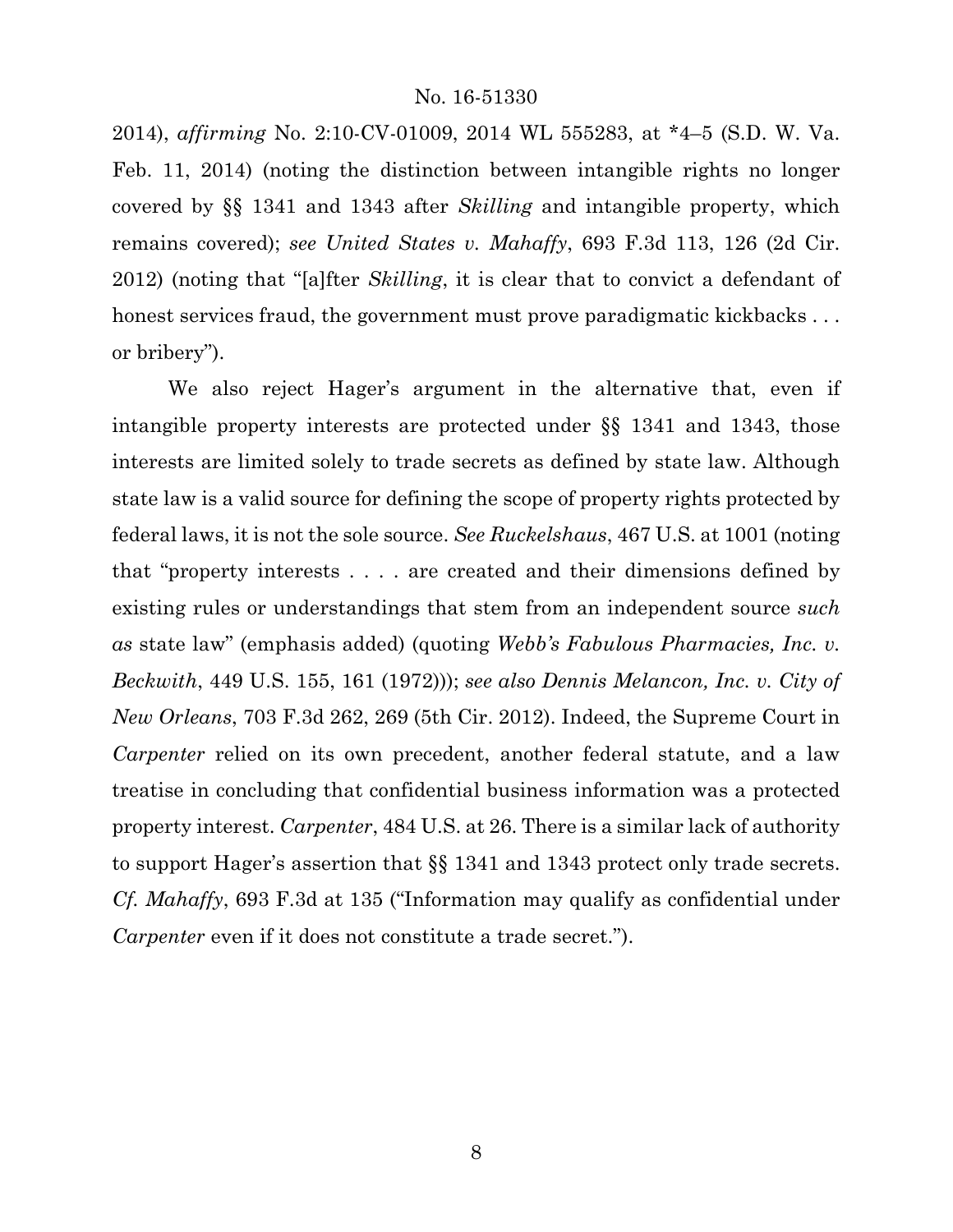In sum, neither of Hager's arguments precludes the straightforward application of *Carpenter* to this case. The charges under §§ 1341 and 1343 were proper, and his conviction based on sufficient evidence.[1](#page-8-0)

## III.

Hager raises additional challenges to the proceedings below. For the reasons provided, none provides a basis for reversal.

# A. *Granting Immunity*

 $\overline{a}$ 

We reject Hager's argument that the district court should have granted his motion to order the Government to grant his wife immunity.<sup>[2](#page-8-1)</sup> This court has repeatedly held that "district courts have no inherent power to grant immunity." *United States v. Brooks*, 681 F.3d 678, 711 (5th Cir. 2012) (alterations omitted) (quoting *United States v. Follin*, 979 F.2d 369, 374 (5th Cir. 1992)). "A district court may not grant immunity simply because a witness has essential exculpatory evidence unavailable from other sources. At most this Court has left open the possibility that immunity may be necessary to stem government abuse." *Id.* (internal citation omitted). The exercise of this authority requires "extraordinary circumstances." *United States v. Chagra*, 669 F.2d 241, 258 (5th Cir. 1982), *overruled on other grounds by Garrett v. United States*, 471 U.S. 773 (1985).

Since Hager did not preserve this argument below, we review only for plain error, *United States v. Comrie*, 842 F.3d 348, 350 (5th Cir. 2016). Here, the only evidence of government misconduct Hager submitted is the Government's response to his motion. Specifically, the Government stated that

<span id="page-8-0"></span><sup>&</sup>lt;sup>1</sup> Because we conclude that Hagar was properly convicted under the mail and wire fraud statutes, we need not address the Government's argument that he could still be convicted under the money laundering charge if he were improperly convicted on the fraud charges.

<span id="page-8-1"></span><sup>2</sup> Hager's wife instead invoked her Fifth Amendment privilege and declined to testify at trial.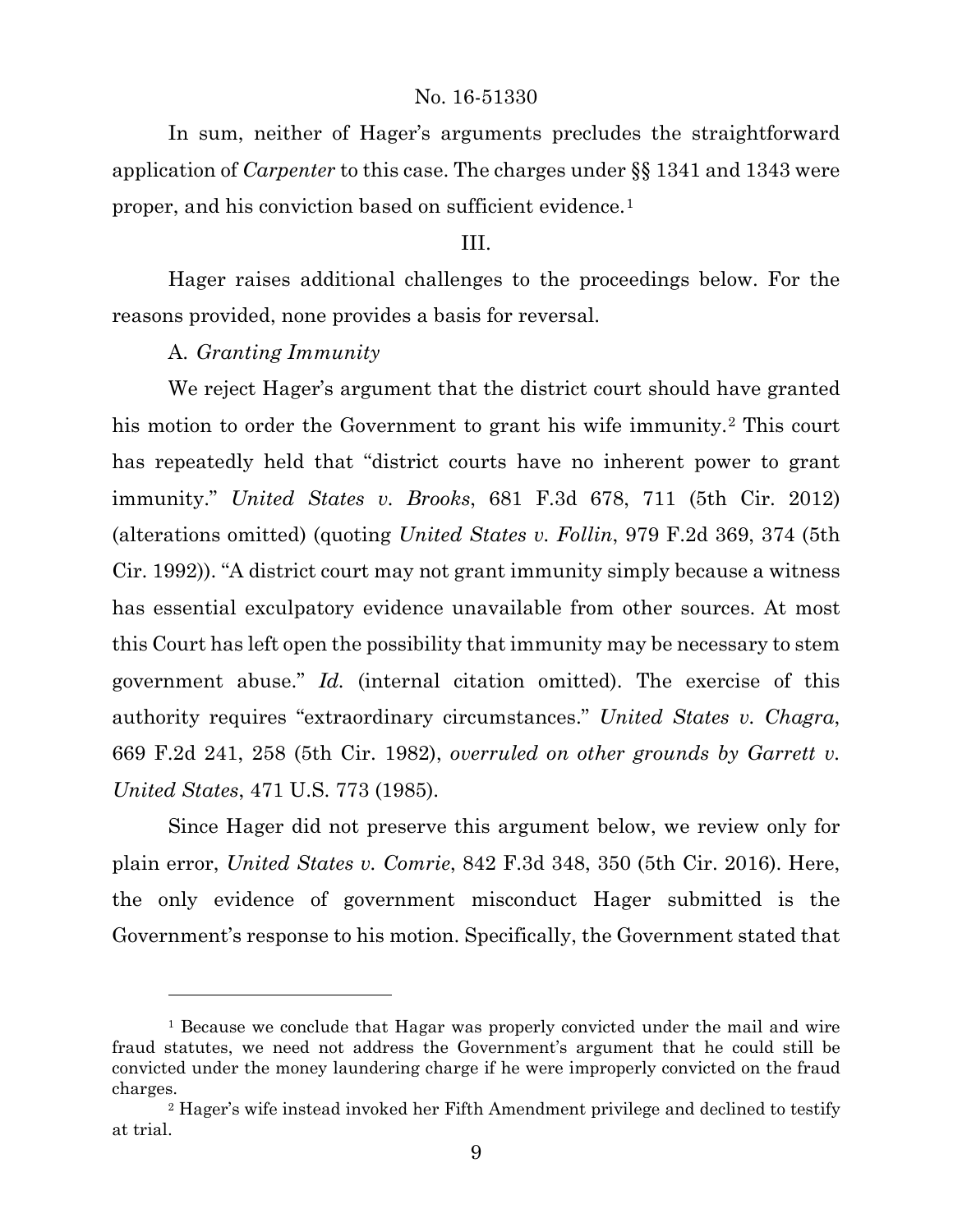his wife might have participated in the wrongdoing, so she was "not the kind of witness that would be granted immunity." We discern no evidence of government abuse from this exchange, nor does it present the sort of extraordinary circumstances that might justify the exercise of the court's power to grant immunity.

# B. *Evidentiary Rulings*

We also reject Hager's challenge to the district court's rulings blocking the admission of certain evidence. This court reviews a district court's evidentiary rulings for abuse of discretion, subject also to harmless error analysis. *United States v. Skipper*, 74 F.3d 608, 612 (5th Cir. 1996).

Hager sought to introduce evidence from a prior lawsuit between Velocity's owners and their employers prior to forming Velocity. The former employers sued Velocity's owners for having allegedly stolen proprietary information after leaving the company. Velocity's owners defended their actions in part by arguing the data they took were neither trade secrets nor otherwise proprietary. Hager sought to introduce this information by two means: having an expert witness discuss the prior lawsuit to compare it with the Government's present one, and submitting documents from the prior lawsuit. The court denied the admission of the former on relevance grounds, and the latter on hearsay grounds.

We discern no reversible error. The relevance of this evidence to the Government's criminal prosecution of Hager is, at best, tangential. There is little insight to be gleaned from a defensive position taken by Velocity's owners in a civil suit that concerns different data. But even if we were to find the court's evidentiary rulings erroneous, they were harmless. The district court expressly gave Hager permission to discuss the prior lawsuit as it related to confidentiality on cross-examination of witnesses, and even offer the same documents as impeachment evidence at that time. But Hager failed to question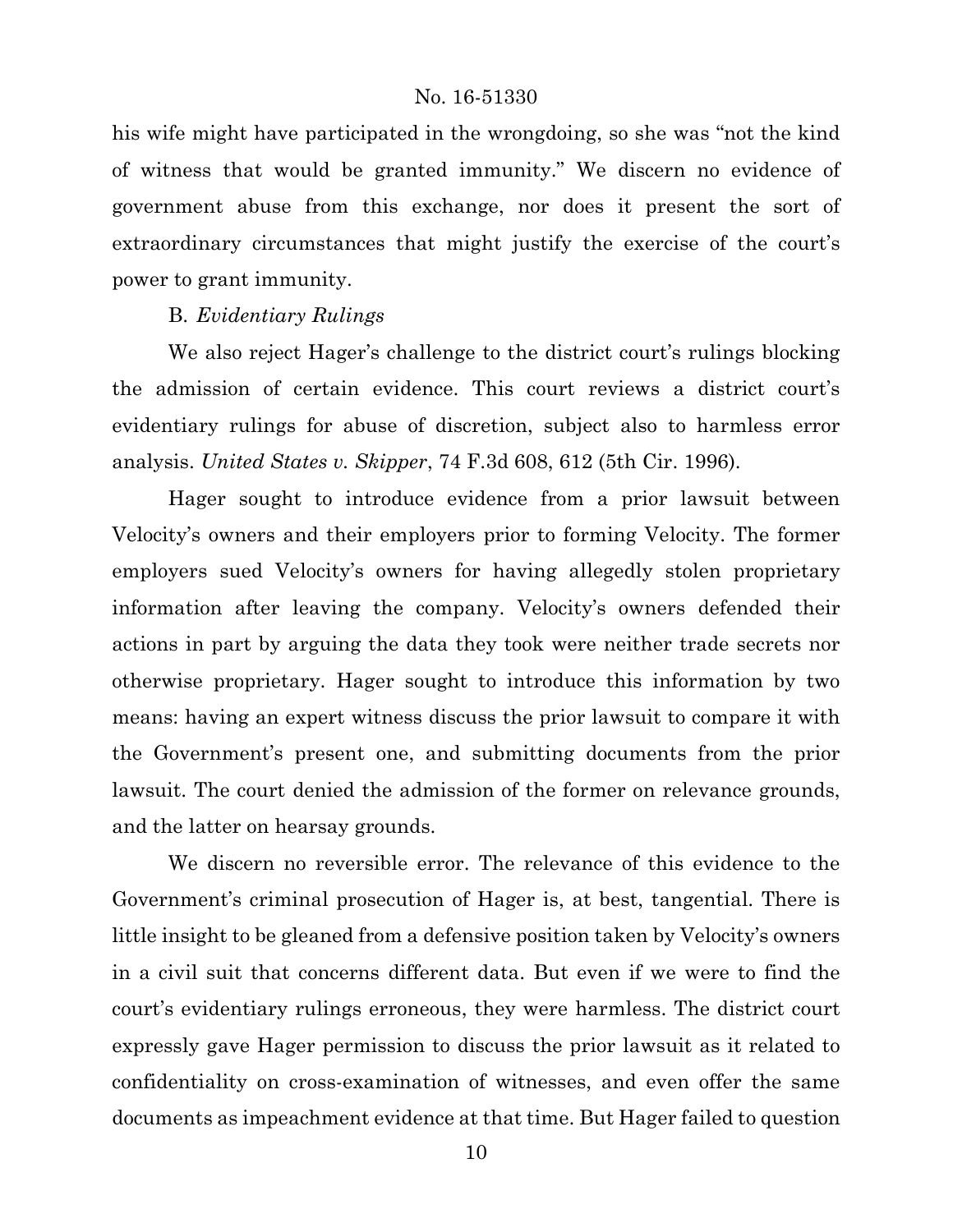any of Velocity's employees about the previous lawsuit. Failing to present this information to the jury may well have been a strategic blunder, but it was not due to an error by the district court.

# *C. Motion to Sever Tax Fraud Counts*

At trial, Hager moved to sever the tax fraud counts pursuant to Federal Rule of Criminal Procedure 14. The district court denied Hager's motion. We affirm.

"The denial of a motion to sever is reviewed under an 'exceedingly deferential' abuse of discretion standard." *United States v. Whitfield*, 590 F.3d 325, 355 (5th Cir. 2009) (quoting *United States v. Tarango*, 396 F.3d 666, 673 (5th Cir. 2005)). This court "will not reverse a conviction based upon denial of a motion to sever 'unless the defendant can demonstrate compelling prejudice against which the trial court was unable to afford protection, and that he was unable to obtain a fair trial.'" *Id.* at 356 (quoting *United States v. Massey*, 827 F.2d 995, 1004 (5th Cir. 1987)). The showing of prejudice must be "specific and compelling." *United States v. Ballis*, 28 F.3d 1399, 1408 (5th Cir. 1994).

Notably, this court has repeatedly held that severance "is not mandatory simply because a defendant indicates that he wishes to testify on some counts but not on others. . . . [S]everance for this reason, as for any other, remains in the sound discretion of the trial court." *Id.* (alteration and internal quotation marks omitted) (quoting *Alvarez v. Wainwright*, 607 F.2d 683, 685 (5th Cir. 1979)). "Consequently, a defendant seeking severance of charges because he wishes to testify as to some counts but not as to others has the burden of demonstrating 'that he has both important testimony to give concerning one count and a strong need to refrain from testifying on the other.'" *Id.* (quoting *United States v. Davis*, 752 F.2d 963, 972 (5th Cir. 1985)).

Hager argues that the court should have severed his tax counts because he wished to testify that that he had "specifically asked" his tax preparer about